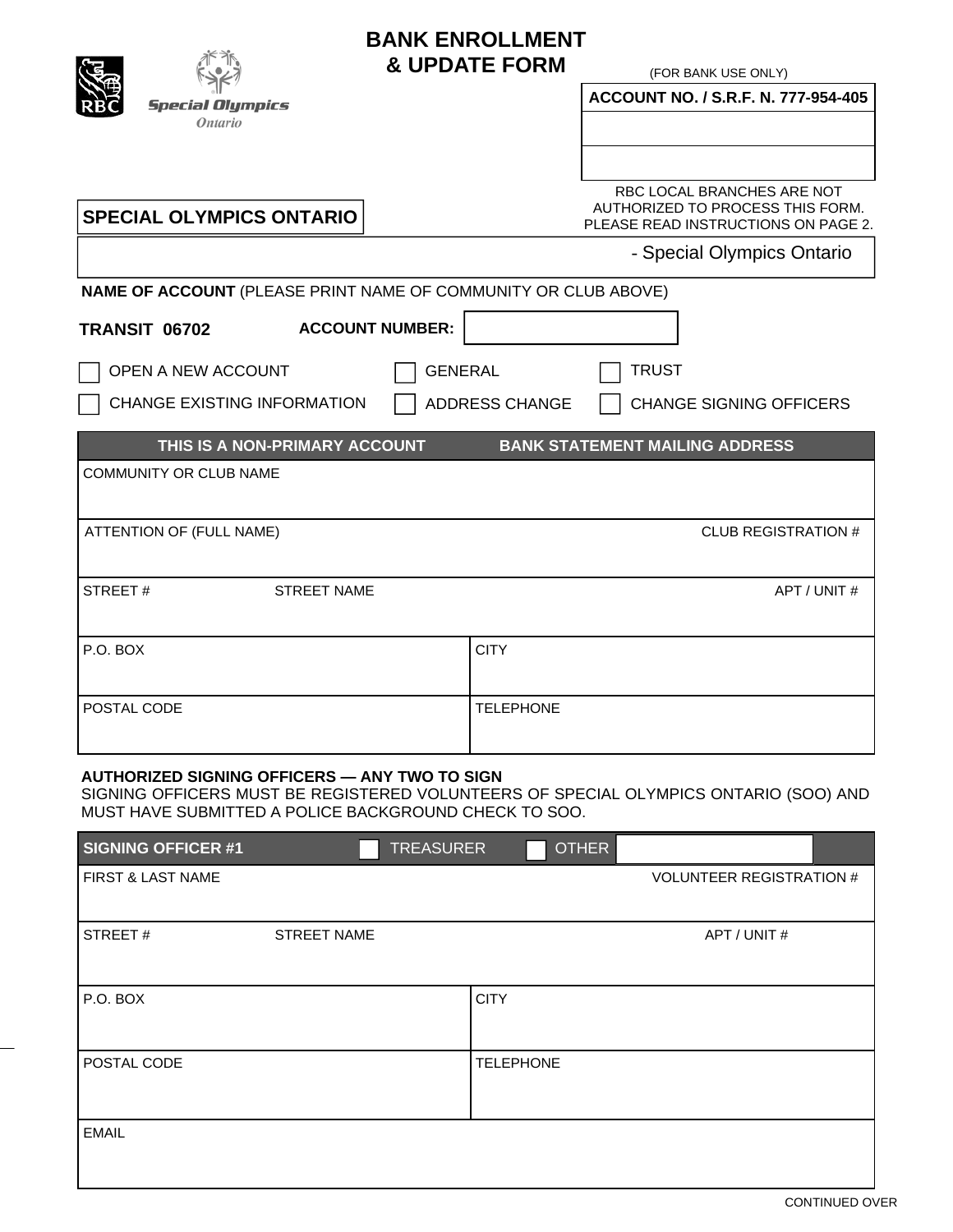

## **BANK FORM PAGE 2**

| SIGNING OFFICER #2           | <b>TREASURER</b> | <b>OTHER</b>                    |  |
|------------------------------|------------------|---------------------------------|--|
| <b>FIRST &amp; LAST NAME</b> |                  | <b>VOLUNTEER REGISTRATION #</b> |  |
| STREET#<br>STREET NAME       |                  | APT / UNIT #                    |  |
|                              |                  |                                 |  |
| P.O. BOX                     | <b>CITY</b>      |                                 |  |
|                              |                  |                                 |  |
| POSTAL CODE                  | <b>TELEPHONE</b> |                                 |  |
| <b>EMAIL</b>                 |                  |                                 |  |
|                              |                  |                                 |  |
| <b>SIGNING OFFICER #3</b>    | <b>TREASURER</b> | <b>OTHER</b>                    |  |
| FIRST & LAST NAME            |                  | <b>VOLUNTEER REGISTRATION #</b> |  |
|                              |                  |                                 |  |
| STREET#<br>STREET NAME       |                  | APT / UNIT #                    |  |
| P.O. BOX                     | <b>CITY</b>      |                                 |  |
|                              |                  |                                 |  |
| POSTAL CODE                  | <b>TELEPHONE</b> |                                 |  |
|                              |                  |                                 |  |
| <b>EMAIL</b>                 |                  |                                 |  |
| <b>SIGNING OFFICER #4</b>    | <b>TREASURER</b> | <b>OTHER</b>                    |  |
| FIRST & LAST NAME            |                  | <b>VOLUNTEER REGISTRATION #</b> |  |
|                              |                  |                                 |  |
| STREET#<br>STREET NAME       |                  | APT / UNIT #                    |  |
| P.O. BOX                     | <b>CITY</b>      |                                 |  |
|                              |                  |                                 |  |
| POSTAL CODE                  | <b>TELEPHONE</b> |                                 |  |
|                              |                  |                                 |  |
| <b>EMAIL</b>                 |                  |                                 |  |
|                              |                  |                                 |  |

#### **INSTRUCTIONS:**

COMPLETE BANK ENROLLMENT & UPDATE FORM WITH SIGNATURE CARD AND SEND ALL 3 PAGES TO:

SPECIAL OLYMPICS ONTARIO 65 OVERLEA BLVD SUITE 200 TORONTO, ON M4H 1P1

THIS FORM WILL BE PROCESS THROUGH RBC COMMERCIAL SERVICES DDA TEAM AT TRANSIT 07512

| <b>OFFICE USE</b> | <b>RECEIVED AT SOO</b> | <b>SENT TO RBC</b> | BY |
|-------------------|------------------------|--------------------|----|
|                   |                        |                    |    |